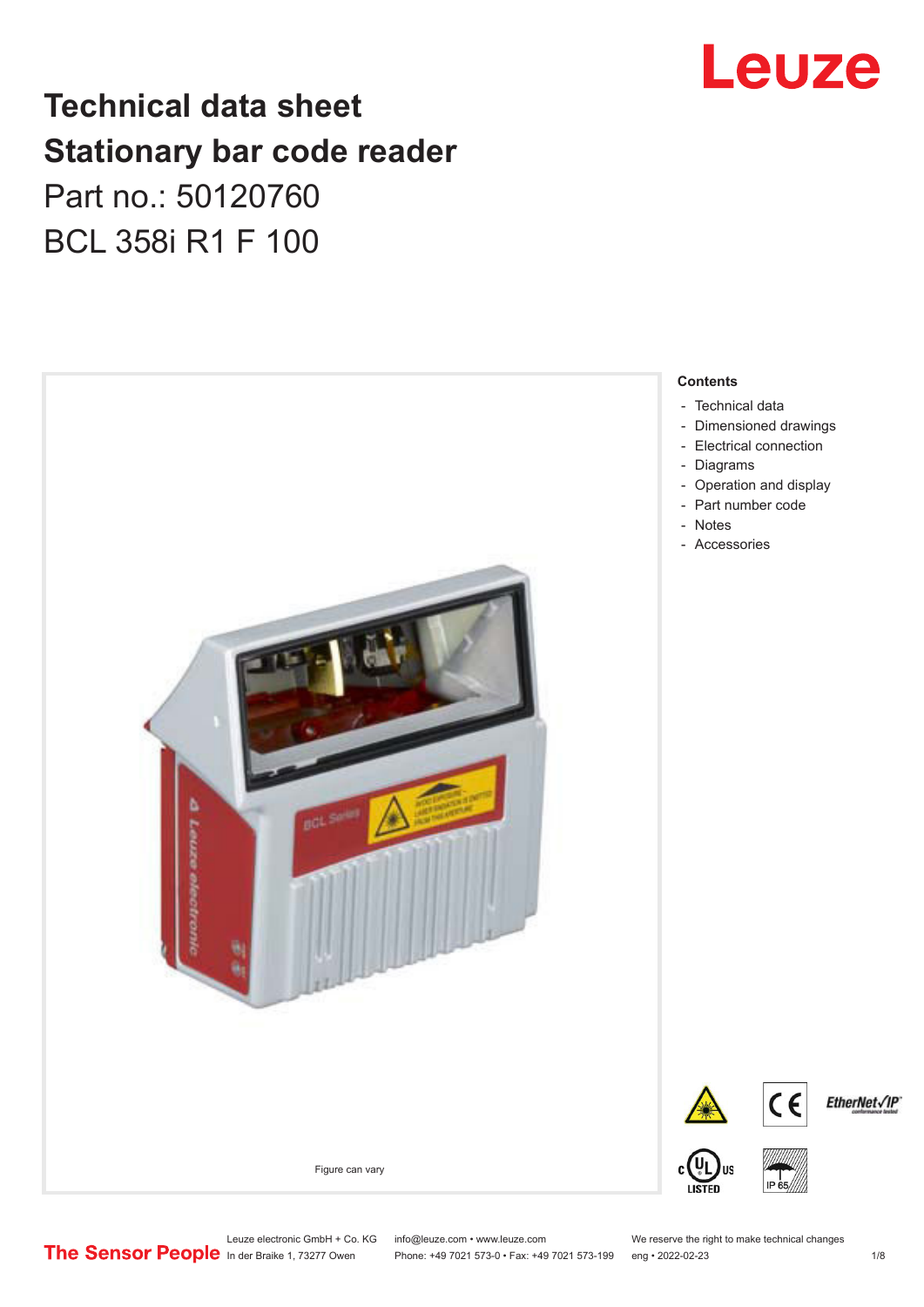#### <span id="page-1-0"></span>**Technical data**

#### **Basic data**

| <b>Series</b>                                   | <b>BCL 300i</b>                                                  |
|-------------------------------------------------|------------------------------------------------------------------|
| <b>Functions</b>                                |                                                                  |
| <b>Functions</b>                                | Alignment mode                                                   |
|                                                 | AutoConfig                                                       |
|                                                 | AutoControl                                                      |
|                                                 | AutoReflAct                                                      |
|                                                 | Code fragment technology                                         |
|                                                 | <b>LED</b> indicator                                             |
|                                                 | Reference code comparison                                        |
| <b>Characteristic parameters</b>                |                                                                  |
| <b>MTTF</b>                                     | 110 years                                                        |
| <b>Read data</b>                                |                                                                  |
| Code types, readable                            | 2/5 Interleaved                                                  |
|                                                 | Codabar                                                          |
|                                                 | Code 128                                                         |
|                                                 | Code 39                                                          |
|                                                 | Code 93                                                          |
|                                                 | <b>EAN 8/13</b>                                                  |
|                                                 | GS1 Databar Expanded                                             |
|                                                 | <b>GS1 Databar Limited</b>                                       |
|                                                 | <b>GS1 Databar Omnidirectional</b>                               |
|                                                 | <b>UPC</b>                                                       |
| Scanning rate, typical                          | $1,000$ scans/s                                                  |
| Bar codes per reading gate, max.<br>number      | 64 Piece(s)                                                      |
| <b>Optical data</b>                             |                                                                  |
| <b>Reading distance</b>                         | $70445$ mm                                                       |
| <b>Light source</b>                             | Laser, Red                                                       |
| Wavelength                                      | 655 nm                                                           |
| Laser class                                     | 1, IEC/EN 60825-1:2014                                           |
| <b>Transmitted-signal shape</b>                 | Continuous                                                       |
| Usable opening angle (reading field<br>opening) | 60°                                                              |
| <b>Modulus size</b>                             | $0.30.8$ mm                                                      |
| <b>Reading method</b>                           | Raster scanner with deflecting mirror                            |
| <b>Beam deflection</b>                          | By means of rotating polygon mirror<br>wheel + deflecting mirror |
| Light hoom ovit                                 | I ateral with deflecting mirror                                  |

| <b>ILCANING INCHIVAL</b>                                     | Rester Scanner With achecung i                              |
|--------------------------------------------------------------|-------------------------------------------------------------|
| <b>Beam deflection</b>                                       | By means of rotating polygon m<br>wheel + deflecting mirror |
| Light beam exit                                              | Lateral with deflecting mirror                              |
| Raster (number of lines)                                     | 8 Piece(s)                                                  |
| Scanning field at scanner distance of<br>100 mm              | $17 \text{ mm}$                                             |
| <b>Scanning field at scanner distance of</b> 27 mm<br>200 mm |                                                             |
| Scanning field at scanner distance of 38 mm<br>300 mm        |                                                             |
| Scanning field at scanner distance of 48 mm<br>400 mm        |                                                             |
|                                                              |                                                             |

#### **Electrical data**

**Protective circuit** Polarity reversal protection

**Performance data Supply voltage U<sub>B</sub> Power consumption, max.** 4.5 W

18 ... 30 V, DC

|                   | Inputs/outputs selectable                      |                                                   |
|-------------------|------------------------------------------------|---------------------------------------------------|
|                   | Output current, max.                           | 60 mA                                             |
|                   | Number of inputs/outputs selectable 2 Piece(s) |                                                   |
|                   | Input current, max.                            | 8 mA                                              |
|                   | Interface                                      |                                                   |
|                   | Type                                           | EtherNet IP                                       |
|                   | <b>EtherNet IP</b>                             |                                                   |
|                   | <b>Function</b>                                | Process                                           |
|                   | Address assignment                             | <b>DHCP</b>                                       |
|                   |                                                | Manual address assignment                         |
|                   | <b>Switch functionality</b>                    | Integrated                                        |
|                   | <b>Transmission speed</b>                      | 10 Mbit/s                                         |
|                   |                                                | 100 Mbit/s                                        |
|                   |                                                |                                                   |
|                   | <b>Service interface</b>                       |                                                   |
|                   | Type                                           | <b>USB 2.0</b>                                    |
|                   |                                                |                                                   |
|                   | USB                                            |                                                   |
|                   | <b>Function</b>                                | Configuration via software                        |
|                   | Connection                                     |                                                   |
|                   |                                                |                                                   |
|                   | <b>Number of connections</b>                   | 1 Piece(s)                                        |
|                   | <b>Connection 1</b>                            |                                                   |
|                   | <b>Function</b>                                | <b>BUS IN</b>                                     |
|                   |                                                | <b>BUS OUT</b>                                    |
|                   |                                                | Connection to device                              |
|                   |                                                | Data interface                                    |
|                   |                                                | PWR / SW IN / OUT                                 |
|                   |                                                | Service interface                                 |
|                   | <b>Type of connection</b>                      | Plug connector, It is essential to use a          |
|                   |                                                | connection unit when commissioning the<br>device. |
|                   | No. of pins                                    | 32 -pin                                           |
|                   | Type                                           | Male                                              |
|                   |                                                |                                                   |
|                   | <b>Mechanical data</b>                         |                                                   |
|                   | Design                                         | Cubic                                             |
|                   | Dimension (W x H x L)                          | 103 mm x 44 mm x 96 mm                            |
|                   | <b>Housing material</b>                        | Metal                                             |
|                   | <b>Metal housing</b>                           | Diecast aluminum                                  |
|                   | Lens cover material                            | Glass                                             |
|                   | Net weight                                     | 350 <sub>g</sub>                                  |
|                   | <b>Housing color</b>                           | Red                                               |
|                   |                                                | Silver                                            |
| Type of fastening |                                                | Dovetail grooves                                  |
|                   |                                                | Fastening on back                                 |
|                   |                                                | Via optional mounting device                      |
|                   | <b>Operation and display</b>                   |                                                   |
|                   | Type of display                                | LED                                               |
|                   | <b>Number of LEDs</b>                          | 2 Piece(s)                                        |
|                   | Type of configuration                          | Via web browser                                   |
|                   |                                                |                                                   |
|                   | <b>Environmental data</b>                      |                                                   |
|                   | Ambient temperature, operation                 | 040 °C                                            |

Leuze

**Ambient temperature, storage** -20 ... 70 °C **Relative humidity (non-condensing)** 0 ... 90 %

Leuze electronic GmbH + Co. KG info@leuze.com • www.leuze.com We reserve the right to make technical changes<br>
The Sensor People in der Braike 1, 73277 Owen Phone: +49 7021 573-0 • Fax: +49 7021 573-199 eng • 2022-02-23 Phone: +49 7021 573-0 • Fax: +49 7021 573-199 eng • 2022-02-23 2/8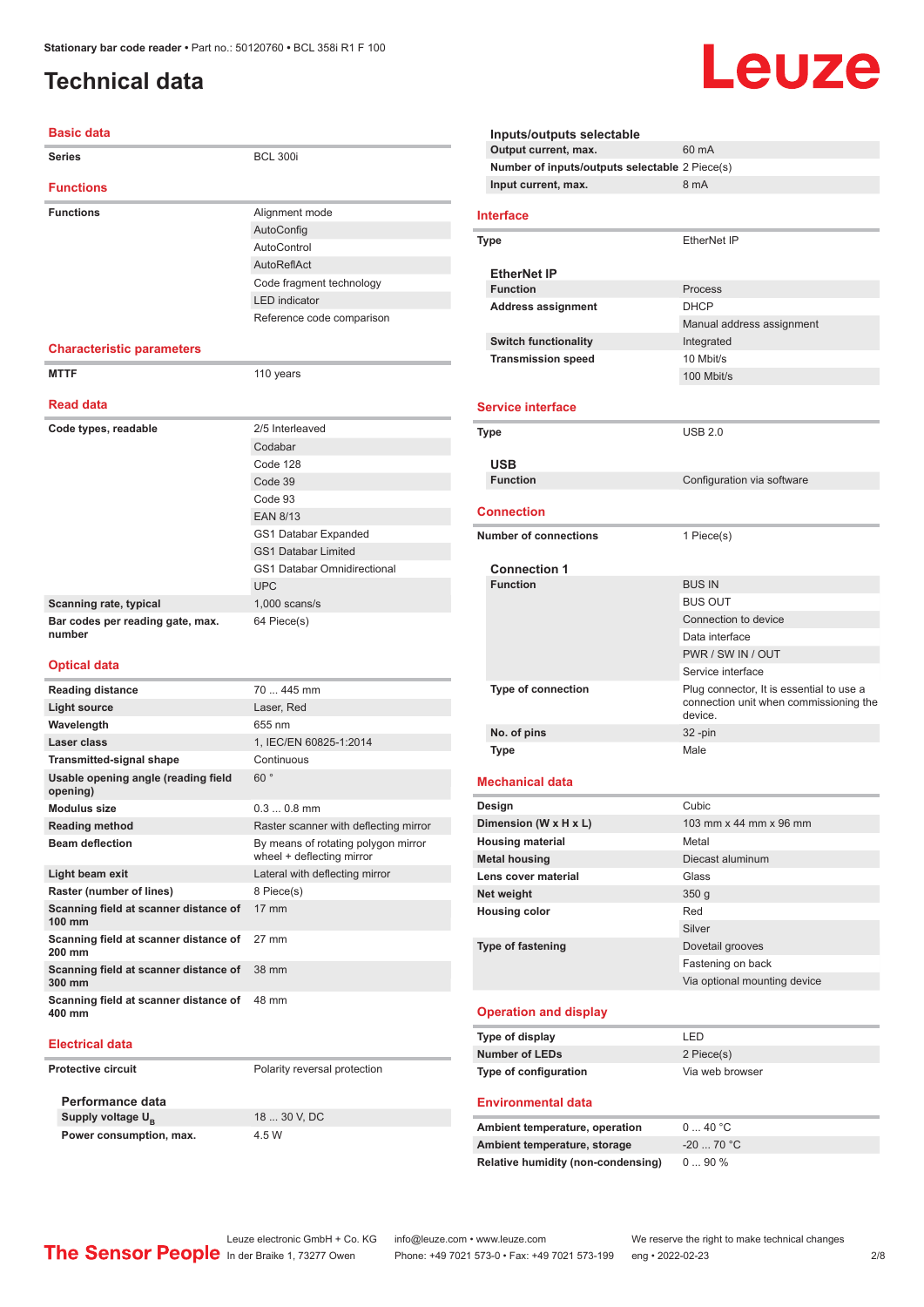### <span id="page-2-0"></span>**Technical data**

# Leuze

#### **Certifications**

| Degree of protection                                               | IP 65                    |
|--------------------------------------------------------------------|--------------------------|
| <b>Protection class</b>                                            | $\mathbf{III}$           |
| <b>Certifications</b>                                              | c UL US                  |
| Test procedure for EMC in accordance                               | EN 55022                 |
| with standard                                                      | EN 61000-4-2, -3, -4, -6 |
| Test procedure for shock in<br>accordance with standard            | IEC 60068-2-27, test Ea  |
| Test procedure for continuous shock<br>in accordance with standard | IEC 60068-2-29, test Eb  |
| Test procedure for vibration in<br>accordance with standard        | IEC 60068-2-6, test Fc   |

#### **Classification**

| <b>Customs tariff number</b> | 84719000 |
|------------------------------|----------|
| <b>ECLASS 5.1.4</b>          | 27280102 |
| <b>ECLASS 8.0</b>            | 27280102 |
| <b>ECLASS 9.0</b>            | 27280102 |
| ECLASS 10.0                  | 27280102 |
| <b>ECLASS 11.0</b>           | 27280102 |
| <b>ECLASS 12.0</b>           | 27280102 |
| <b>ETIM 5.0</b>              | EC002550 |
| <b>ETIM 6.0</b>              | EC002550 |
| <b>ETIM 7.0</b>              | EC002550 |

#### **Dimensioned drawings**

All dimensions in millimeters



- A Optical axis
- B Deflection angle of the laser beam: ± 30 °
- C M4 thread (5 deep)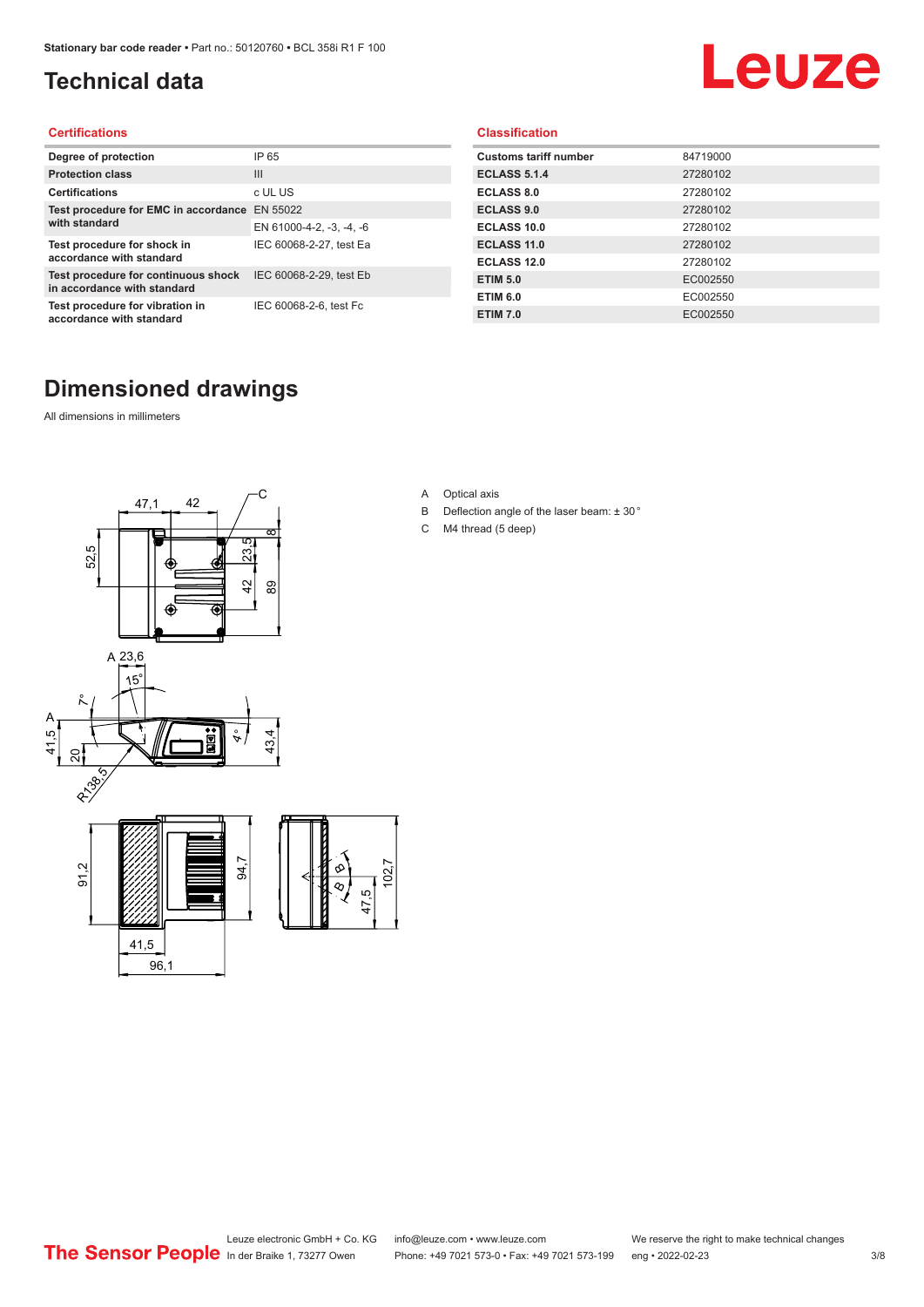#### <span id="page-3-0"></span>**Electrical connection**

## Leuze

#### **Connection 1**

| <b>Function</b>           | <b>BUS IN</b>                                                              |
|---------------------------|----------------------------------------------------------------------------|
|                           | <b>BUS OUT</b>                                                             |
|                           | Connection to device                                                       |
|                           | Data interface                                                             |
|                           | PWR / SW IN / OUT                                                          |
|                           | Service interface                                                          |
| <b>Type of connection</b> | Plug connector                                                             |
| Type of connection        | It is essential to use a connection unit when<br>commissioning the device. |
| No. of pins               | $32 - pin$                                                                 |
| <b>Type</b>               | Male                                                                       |

#### **Diagrams**

#### Reading field curve



x Reading field distance [mm]

y Reading field width [mm]

### **Operation and display**

| <b>LED</b> |            | <b>Display</b>                        | <b>Meaning</b>                  |
|------------|------------|---------------------------------------|---------------------------------|
|            | <b>PWR</b> | Green, flashing                       | Device ok, initialization phase |
|            |            | Green, continuous light               | Device OK                       |
|            |            | Green, briefly off - on               | Reading successful              |
|            |            | green, briefly off - briefly red - on | Reading not successful          |
|            |            | Orange, continuous light              | Service mode                    |
|            |            |                                       |                                 |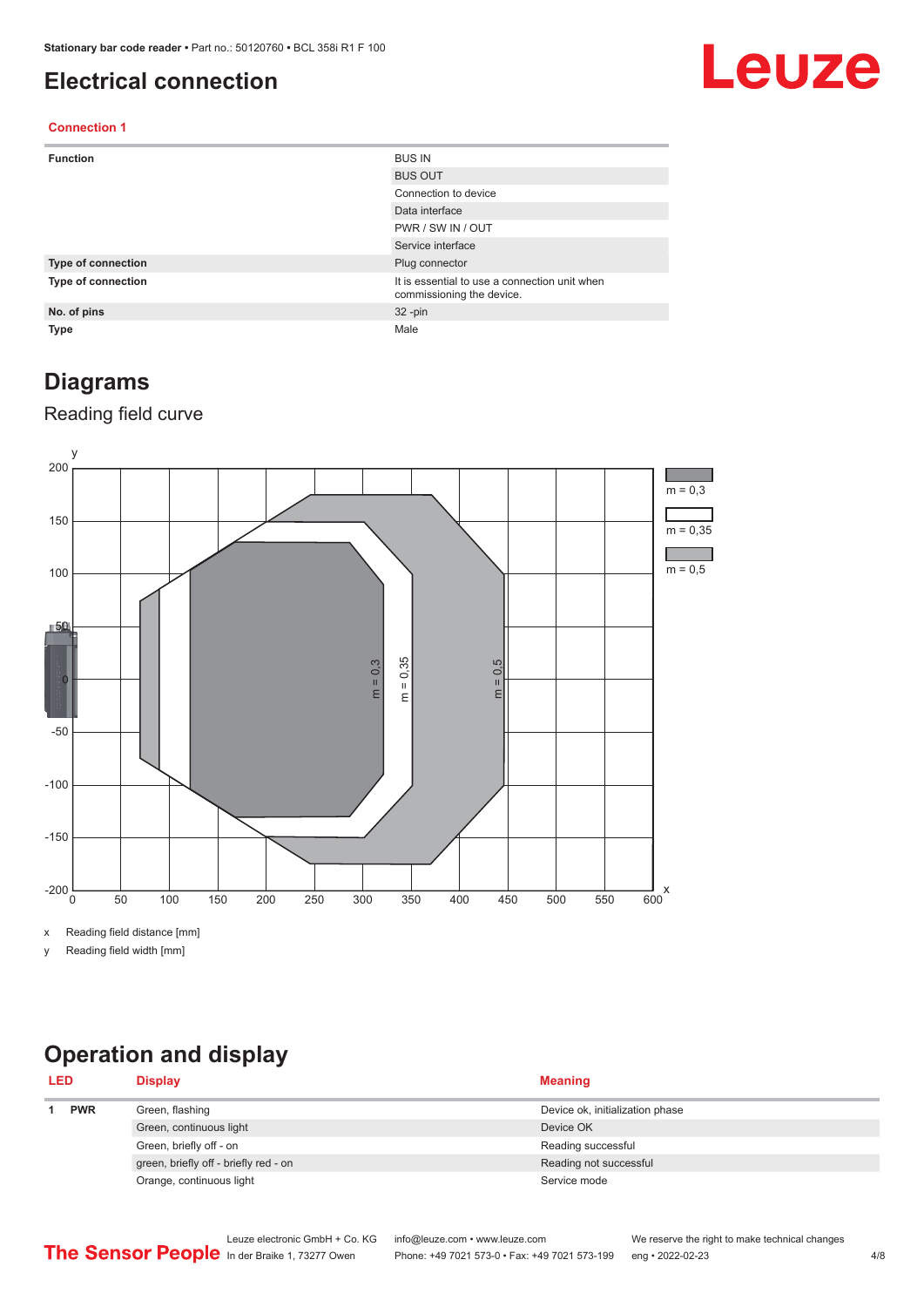#### <span id="page-4-0"></span>**Operation and display**

## Leuze

| LED         |            | <b>Display</b>          | <b>Meaning</b>         |
|-------------|------------|-------------------------|------------------------|
|             | <b>PWR</b> | Red, flashing           | Device OK, warning set |
|             |            | Red, continuous light   | Error, device error    |
| $2^{\circ}$ | <b>NET</b> | Green, flashing         | Initialization         |
|             |            | Green, continuous light | Bus operation ok       |
|             |            | Red, flashing           | Communication error    |
|             |            | Red, continuous light   | Bus error              |

#### **Part number code**

Part designation: **BCL XXXX YYZ AAA BB CCCC**

| <b>BCL</b>          | <b>Operating principle</b><br>BCL: bar code reader                                                                                                                                                                                       |
|---------------------|------------------------------------------------------------------------------------------------------------------------------------------------------------------------------------------------------------------------------------------|
| <b>XXXX</b>         | Series/interface (integrated fieldbus technology)<br>300i: RS 232 / RS 422 (stand-alone)<br>301i: RS 485 (multiNet slave)<br>304i: PROFIBUS DP<br>308i: EtherNet TCP/IP, UDP<br>338i: EtherCAT<br>348i: PROFINET RT<br>358i: EtherNet/IP |
| YY                  | <b>Scanning principle</b><br>S: line scanner (single line)<br>R1: line scanner (raster)<br>O: oscillating-mirror scanner (oscillating mirror)                                                                                            |
| z                   | <b>Optics</b><br>N: High Density (close)<br>M: Medium Density (medium distance)<br>F: Low Density (remote)<br>L: Long Range (very large distances)<br>J: ink-jet (depending on the application)                                          |
| <b>AAA</b>          | <b>Beam exit</b><br>100: lateral<br>102: front                                                                                                                                                                                           |
| <b>BB</b>           | <b>Special equipment</b><br>D: With display<br>H: With heating<br>DH: optionally with display and heating<br>P: plastic exit window                                                                                                      |
| CCCC                | <b>Functions</b><br>F007: optimized process data structure                                                                                                                                                                               |
| <b>Sales Street</b> |                                                                                                                                                                                                                                          |

| <b>Note</b>                                                                                       |
|---------------------------------------------------------------------------------------------------|
| Vector A list with all available device types can be found on the Leuze website at www.leuze.com. |

#### **Notes**

| Observe intended use!                                                                                                                                                                                                      |
|----------------------------------------------------------------------------------------------------------------------------------------------------------------------------------------------------------------------------|
| $\%$ This product is not a safety sensor and is not intended as personnel protection.<br>↓ The product may only be put into operation by competent persons.<br>♦ Only use the product in accordance with its intended use. |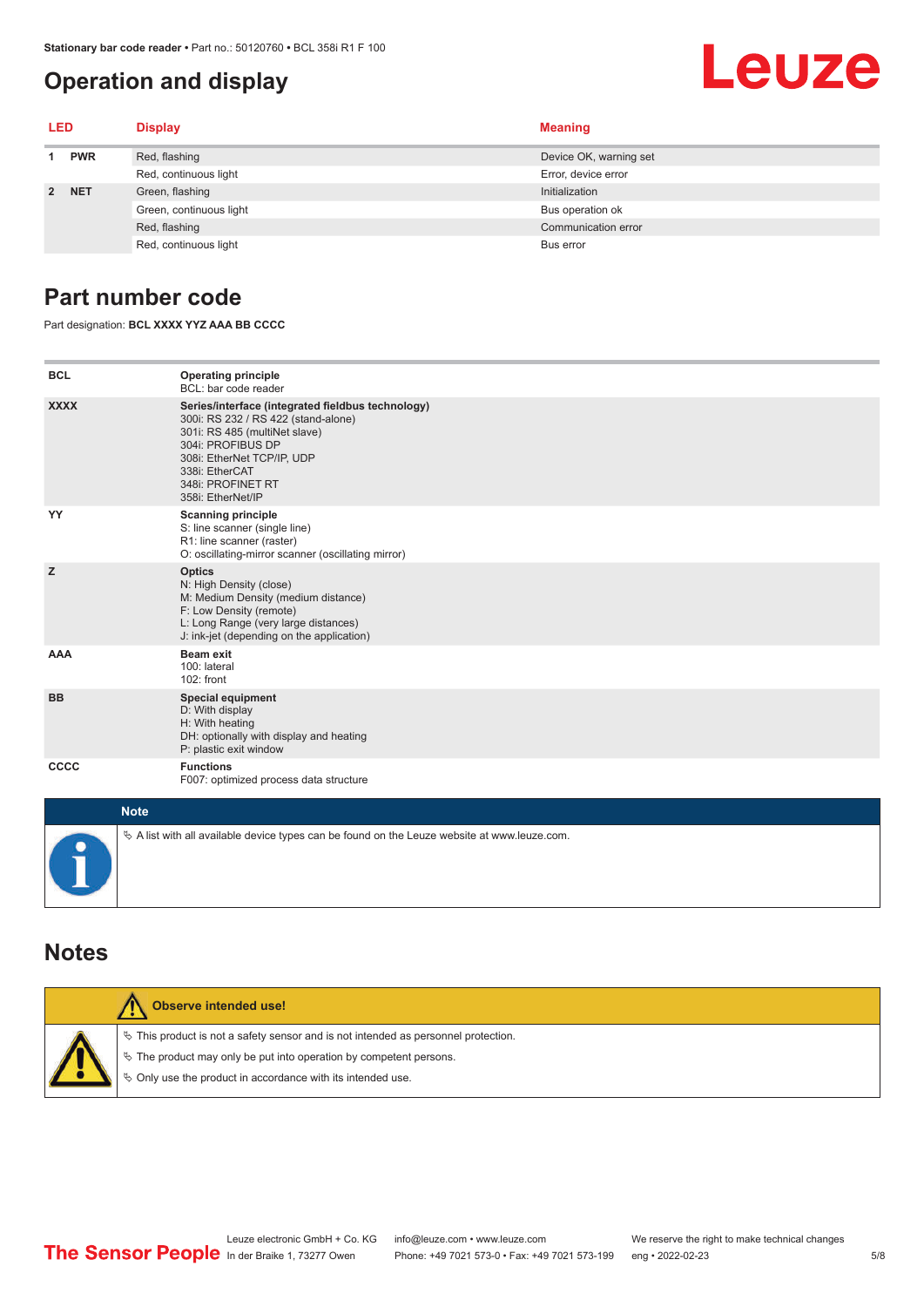#### <span id="page-5-0"></span>**Notes**

| <b>ATTENTION! LASER RADIATION - CLASS 1 LASER PRODUCT</b>                                                                                                                                                                                                                                                                                                                                                                                                                                                                                                   |
|-------------------------------------------------------------------------------------------------------------------------------------------------------------------------------------------------------------------------------------------------------------------------------------------------------------------------------------------------------------------------------------------------------------------------------------------------------------------------------------------------------------------------------------------------------------|
| The device satisfies the requirements of IEC/EN 60825-1:2014 safety requlations for a product of laser class 1 and complies with 21 CFR 1040.10 except<br>for conformance with IEC 60825-1 Ed. 3., as described in Laser Notice No. 56, dated May 8, 2019.<br>$\%$ Observe the applicable statutory and local laser protection regulations.<br>$\%$ The device must not be tampered with and must not be changed in any way.<br>There are no user-serviceable parts inside the device.<br>Repairs must only be performed by Leuze electronic GmbH + Co. KG. |

#### **Accessories**

#### Connection technology - Connection cables

|      | Part no. | <b>Designation</b>      | <b>Article</b>   | <b>Description</b>                                                                                                                                                                            |
|------|----------|-------------------------|------------------|-----------------------------------------------------------------------------------------------------------------------------------------------------------------------------------------------|
| \ll. | 50132079 | KD U-M12-5A-V1-<br>050  | Connection cable | Connection 1: Connector, M12, Axial, Female, A-coded, 5-pin<br>Connection 2: Open end<br>Shielded: No<br>Cable length: 5,000 mm<br>Sheathing material: PVC                                    |
|      | 50135074 | KS ET-M12-4A-P7-<br>050 | Connection cable | Suitable for interface: Ethernet<br>Connection 1: Connector, M12, Axial, Male, D-coded, 4-pin<br>Connection 2: Open end<br>Shielded: Yes<br>Cable length: 5,000 mm<br>Sheathing material: PUR |

### Connection technology - Interconnection cables

|                           |                                                                                                                                                                                                                                | Part no. | <b>Designation</b>                     | <b>Article</b>        | <b>Description</b>                                                                                                                                                                                                               |
|---------------------------|--------------------------------------------------------------------------------------------------------------------------------------------------------------------------------------------------------------------------------|----------|----------------------------------------|-----------------------|----------------------------------------------------------------------------------------------------------------------------------------------------------------------------------------------------------------------------------|
| $\frac{1}{\sqrt{2}}$<br>Ħ | $\Box$                                                                                                                                                                                                                         | 50117011 | <b>KB USB A - USB</b><br>miniB         | Service line          | Suitable for interface: USB<br>Connection 1: USB<br>Connection 2: USB<br>Shielded: Yes<br>Cable length: 1,500 mm<br>Sheathing material: PVC                                                                                      |
|                           |                                                                                                                                                                                                                                | 50137078 | <b>KSS ET-M12-4A-</b><br>M12-4A-P7-050 | Interconnection cable | Suitable for interface: Ethernet<br>Connection 1: Connector, M12, Axial, Male, D-coded, 4-pin<br>Connection 2: Connector, M12, Axial, Male, D-coded, 4-pin<br>Shielded: Yes<br>Cable length: 5,000 mm<br>Sheathing material: PUR |
|                           | the filled the control in the control in the control in the control in the control in the control in the control in the control in the control in the control in the control in the control in the control in the control in t | 50135081 | <b>KSS ET-M12-4A-</b><br>RJ45-A-P7-050 | Interconnection cable | Suitable for interface: Ethernet<br>Connection 1: Connector, M12, Axial, Male, D-coded, 4-pin<br>Connection 2: RJ45<br>Shielded: Yes<br>Cable length: 5,000 mm<br>Sheathing material: PUR                                        |

Leuze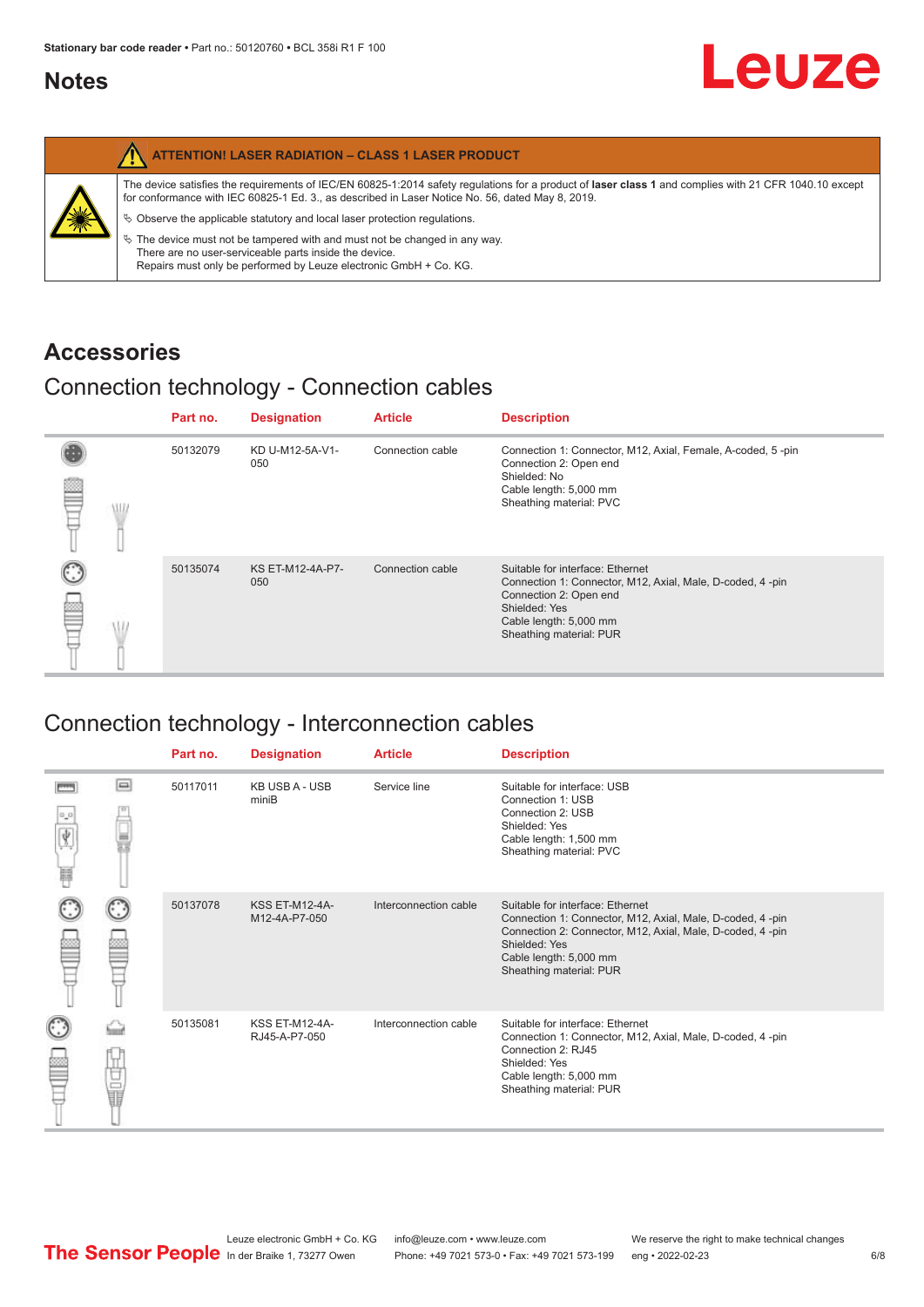#### **Accessories**

### Connection technology - Connection boxes

| Part no.   | <b>Designation</b> | <b>Article</b>  | <b>Description</b>                                                                                                               |
|------------|--------------------|-----------------|----------------------------------------------------------------------------------------------------------------------------------|
| 50120796 * | MK 358             | Connection unit | Suitable for: BCL 358i<br>Suitable for interface: EtherNet IP<br>Number of connections: 4 Piece(s)<br>Connection: Terminal       |
| 50120797*  | <b>MS 358</b>      | Connection unit | Suitable for: BCL 358i<br>Suitable for interface: EtherNet IP<br>Number of connections: 4 Piece(s)<br>Connection: Connector, M12 |

\* Necessary accessories, please order separately

#### Mounting technology - Mounting brackets

|        | Part no. | <b>Designation</b> | <b>Article</b>  | <b>Description</b>                                                                                                                                                                            |
|--------|----------|--------------------|-----------------|-----------------------------------------------------------------------------------------------------------------------------------------------------------------------------------------------|
| $\sim$ | 50121433 | BT 300 W           | Mounting device | Design of mounting device: Angle, L-shape<br>Fastening, at system: Through-hole mounting<br>Mounting bracket, at device: Screw type<br>Type of mounting device: Adjustable<br>Material: Metal |

#### Mounting technology - Rod mounts

| Part no. | <b>Designation</b> | <b>Article</b>  | <b>Description</b>                                                                                                                                                                                                                                                |
|----------|--------------------|-----------------|-------------------------------------------------------------------------------------------------------------------------------------------------------------------------------------------------------------------------------------------------------------------|
| 50121435 | BT 56 - 1          | Mounting device | Functions: Static applications<br>Design of mounting device: Mounting system<br>Fastening, at system: For 12 mm rod, For 14 mm rod, For 16 mm rod<br>Mounting bracket, at device: Clampable<br>Material: Metal<br>Tightening torque of the clamping jaws: $8 N·m$ |

#### Mounting technology - Other

| Part no. | <b>Designation</b> | <b>Article</b>  | <b>Description</b>                                                                                                                                 |
|----------|--------------------|-----------------|----------------------------------------------------------------------------------------------------------------------------------------------------|
| 50124941 | <b>BTU 0300M-W</b> | Mounting device | Fastening, at system: Through-hole mounting<br>Mounting bracket, at device: Clampable, Groove mounting, Suited for M4<br>screws<br>Material: Metal |

Leuze